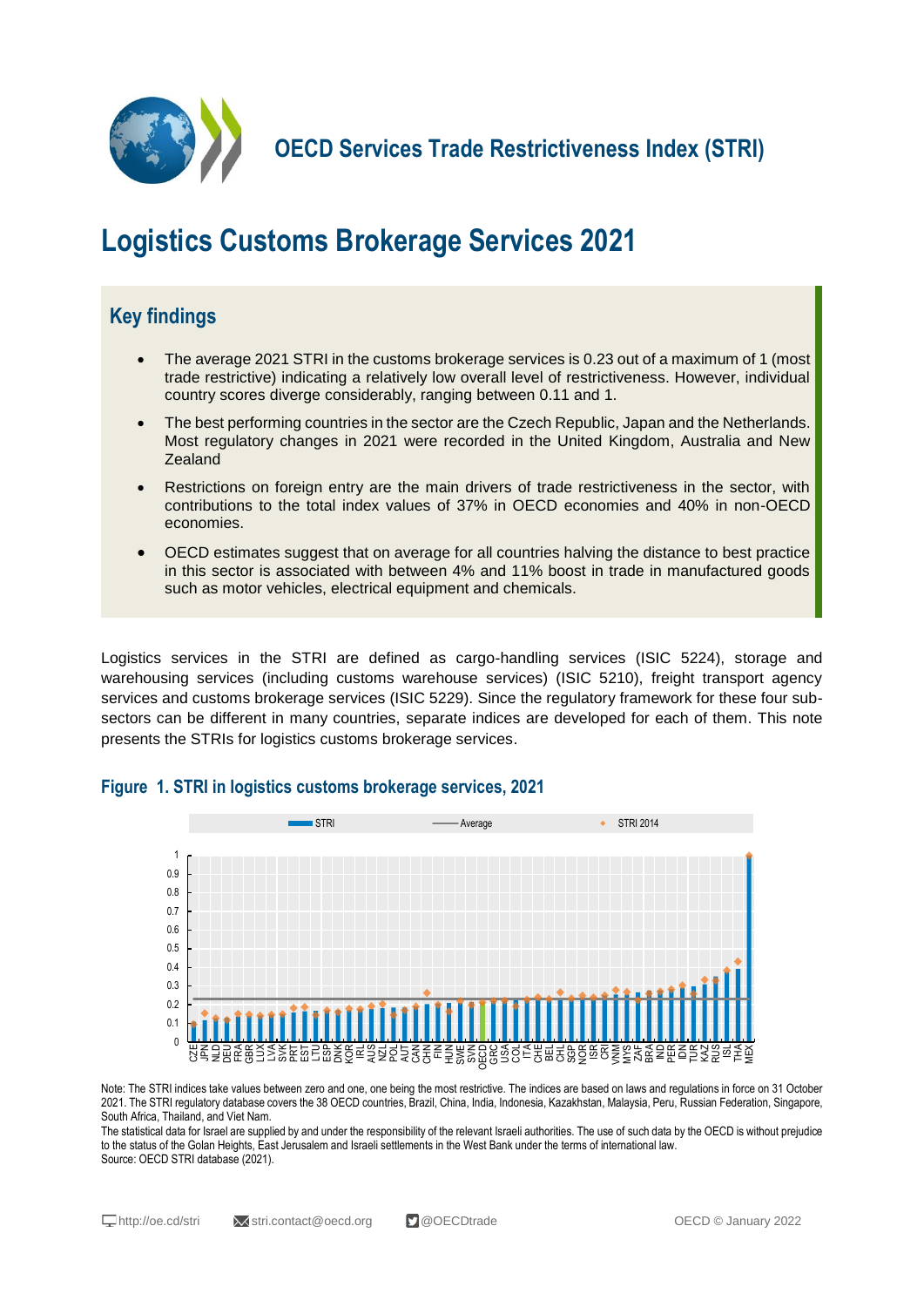The 2021 STRIs in the logistics customs brokerage sector range between 0.11 and 1, with a sample average of 0.23 (Figure 1). There are 32 countries below and 18 countries above the average. The best performing countries in the sector are the Czech Republic, Japan and Germany.

Several countries introduced regulatory changes affecting the STRIs in 2021 and more so since 2014 (Figure 2). In 2021, the STRIs in this sector saw the biggest changes in Thailand (3%), New Zealand (-7%), Australia (-7%), and the United Kingdom (-11%). Since 2014, on the one hand, we have observed countries that have had the strongest restrictive trends such as Hungary (29%), Poland (27%) and South Africa (19%). On the other hand, we have strong liberalising trends in Portugal (-14%), China (-23%), and Japan (-25%).



### **Figure 2. Change since 2014 and change in the last year, by country**

Note: Selection criteria for Panel A was based on largest absolute changes since 2020. Panel B selection is the three largest increases, and the three largest decreases in the STRI since 2014.

Source: OECD STRI database (2021).

**2**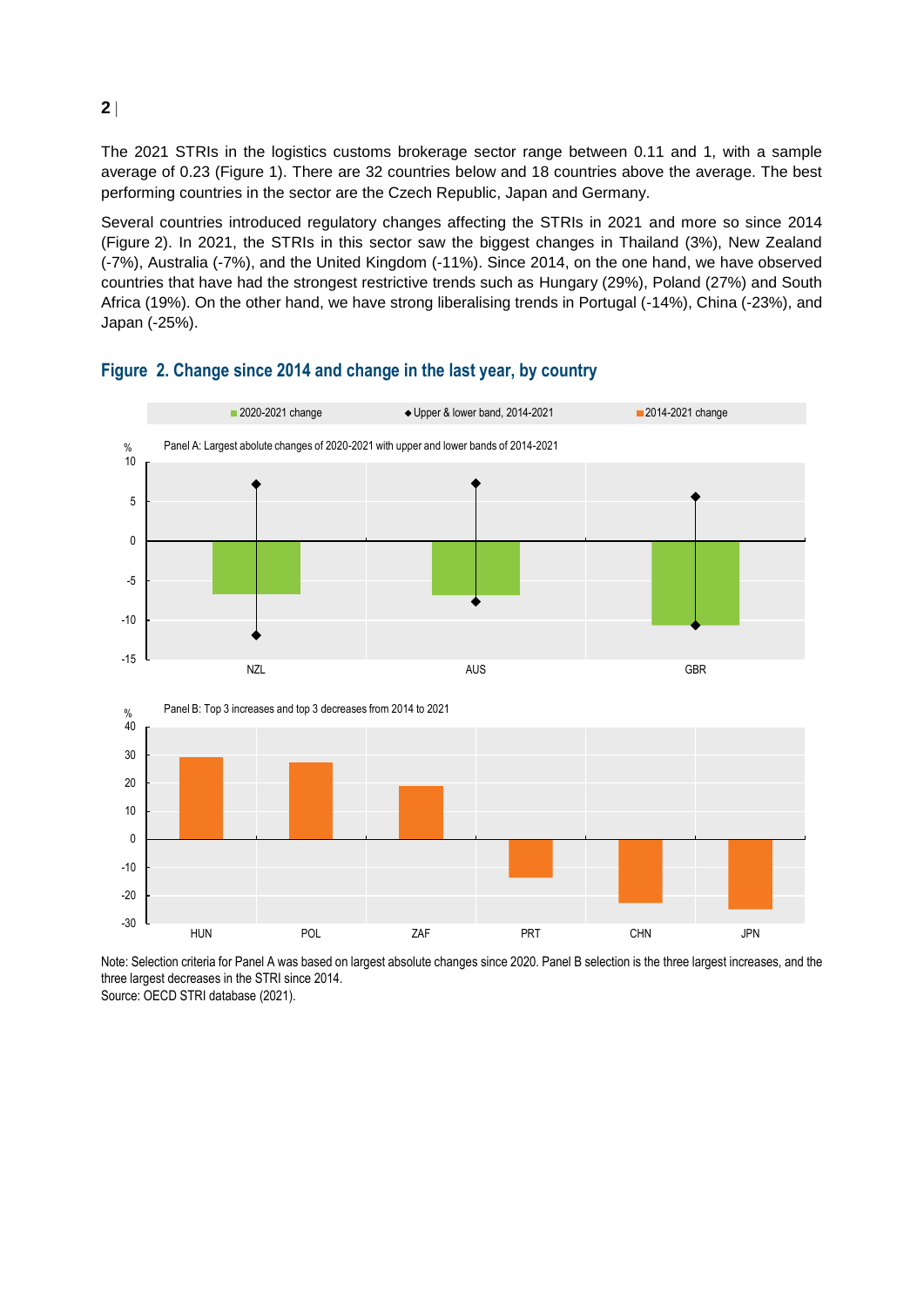#### **Figure 3. STRI policy areas for logistics customs brokerage services by OECD and non-OECD economies, 2021**



Source: OECD STRI database (2021).

The measures in the STRI database are organised under five policy areas (Figure 3). Restrictions on foreign entry include barriers related to establishing and operating companies such as foreign equity limits or requirements on board of directors and cross-border data flows. Restrictions on the movement of people cover barriers that affect the temporary entry of foreign services providers through quotas, labour market tests and short durations of stay. Other discriminatory measures include discrimination of foreign services suppliers as far as taxes, subsidies and public procurement are concerned. Barriers to competition include information on anti-trust policy, government ownership of major firms and the extent to which governmentowned enterprises are exempt from competition laws. Regulatory transparency includes information on consultations and dissemination prior to laws and regulations entering into force. It also records information on obtaining a license or a visa. In this sector, barriers related to restrictions on foreign entry are most prominent and amount to 37% in OECD economies and 40% in non-OECD economies.

Table 1 lists the most common restrictions identified in each policy area. Under restrictions on foreign entry, common impediments relate to commercial or local presence requirements, acquisition and use of land and real estate and screening of foreign investments. A license to provide customs brokerage is needed across most countries. Under restrictions to the movement of people, nine countries grant a license to operate only to nationals, and 12 countries require a residency to practice, both of which hinder the market entry of foreign firms. Besides, short durations of stay and labour market tests apply in many countries covered. Under other discriminatory measures, barriers related to accessing public procurement markets for foreign tenderers remain the most common challenge. Under the barriers to competition, minimal capital requirements are common. Under barriers related to regulatory transparency, cumbersome condition and procedures to obtain visa are the most common challenges. In addition, individual licensing/registration requirements are imposed on warehousing, freight forwarding and customs brokerage services in many countries, thereby limiting the ability to offer the integrated services to meet the demand.